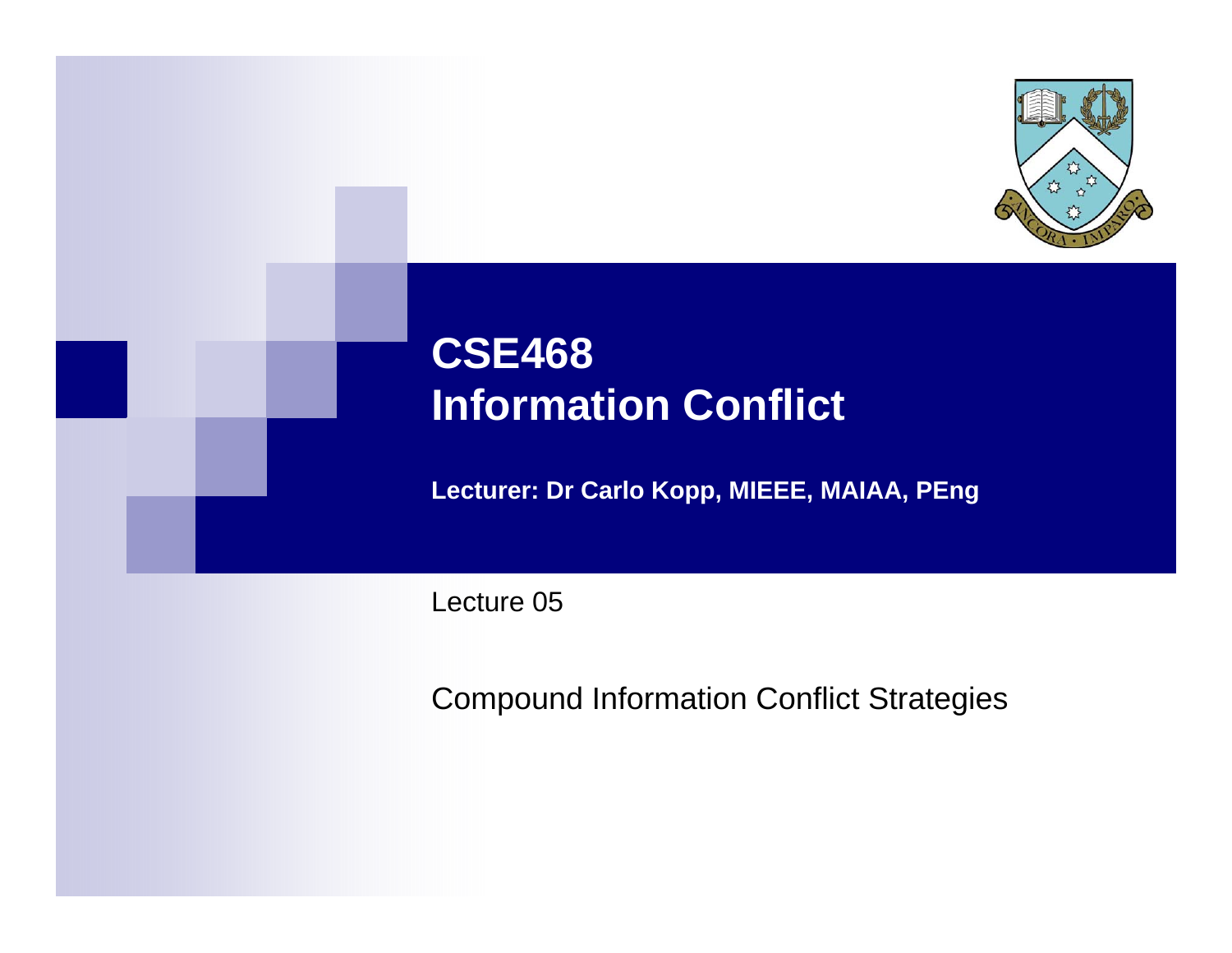

# **Reference Sources and Bibliography**

- $\mathbb{R}^3$  There is only a single reference covering compound information conflict strategies:
- $\mathbb{R}^3$  [Kopp, Carlo, The Analysis of Compound Information](http://www.csse.monash.edu.au/courseware/cse468/Lextures/Method-IWC6-05.pdf)  Warfare Strategies*,* [Conference Paper,](http://www.csse.monash.edu.au/courseware/cse468/Lextures/Method-IWC6-05.pdf) *Proceedings of [the 6th Australian Information Warfare & Security](http://www.csse.monash.edu.au/courseware/cse468/Lextures/Method-IWC6-05.pdf)  [Conference 2005](http://www.csse.monash.edu.au/courseware/cse468/Lextures/Method-IWC6-05.pdf)*[.](http://www.csse.monash.edu.au/courseware/cse468/Lextures/Method-IWC6-05.pdf)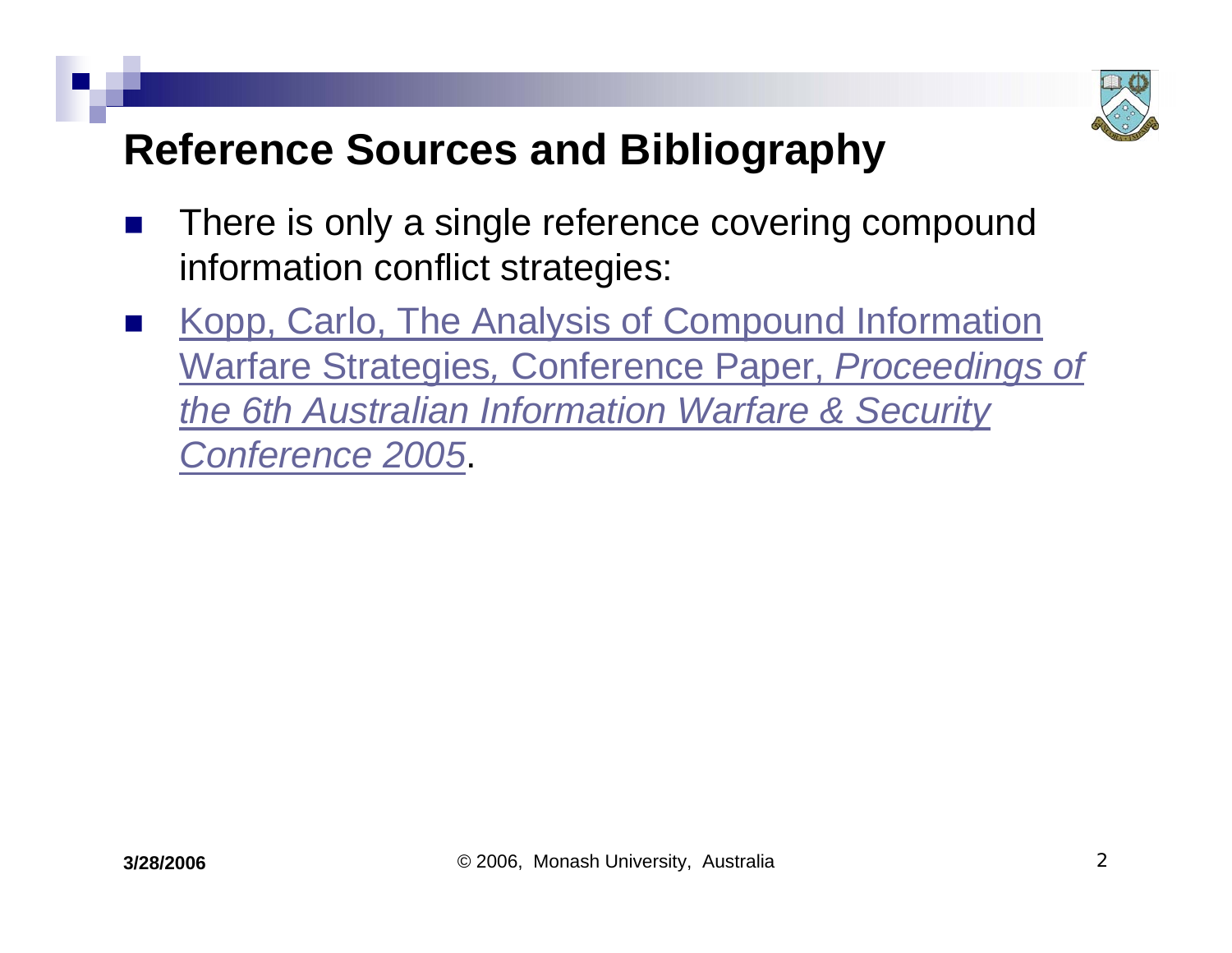

# **Compound Information Conflict Strategies?**

- $\mathbb{R}^3$  *A compound information conflict strategy is any strategy which comprises more than one canonical information conflict strategy, and in which some defined precedence relationships exist between these strategies.*
- Such strategies arise very frequently in biological and social contexts.
- **Empirical study of examples indicates that such** strategies can have very large numbers of components.
- The analysis of any such strategy can present difficulties in the absence of systematic techniques for analysis.
- **The orthogonality property of the canonical strategies,** and the existence of precedence relationships permit systematic analysis.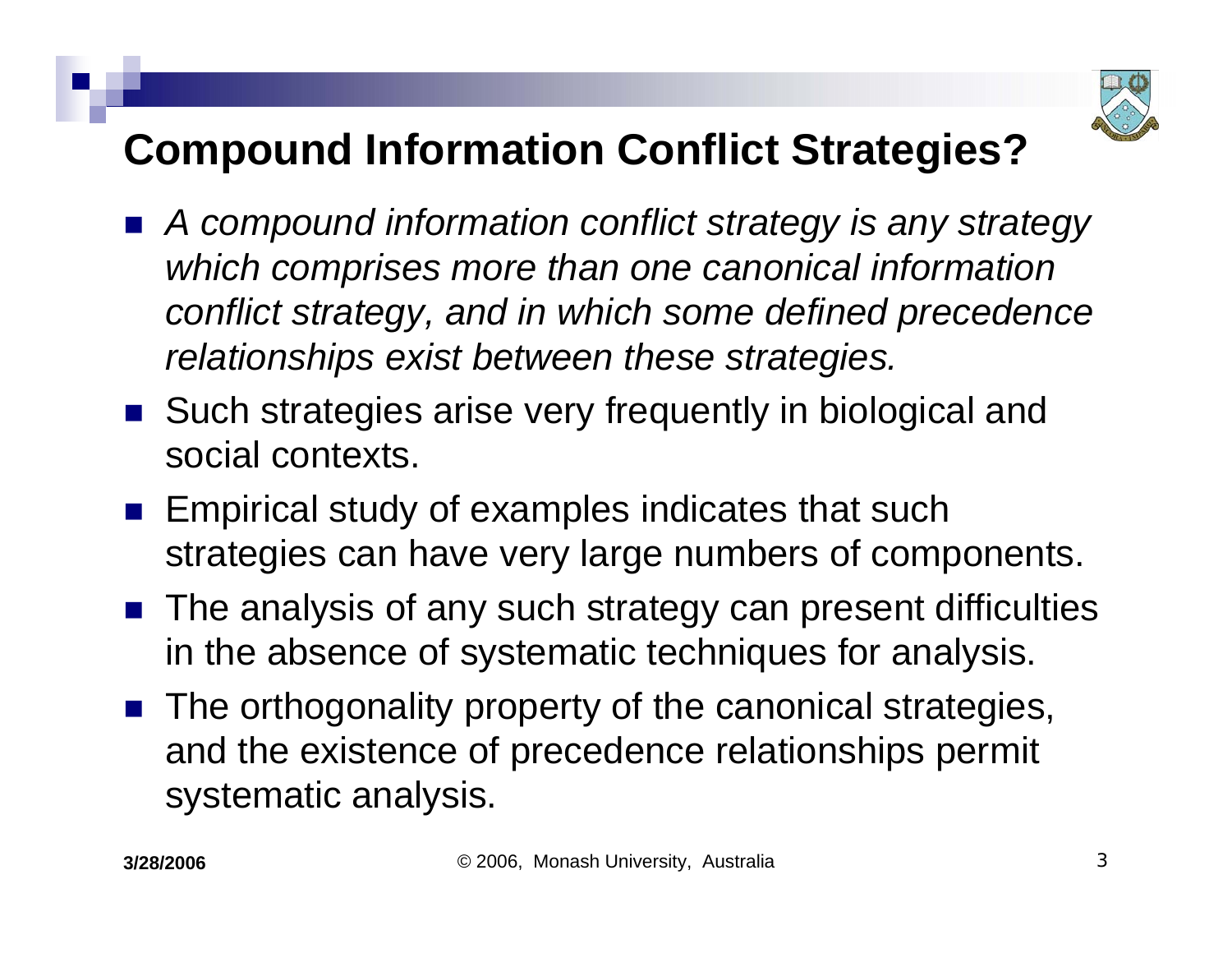

## **Problems?**

- Understanding and analysing a complex compound deception strategy. Such a strategy can comprise a very larger number of canonical primitives.
- **Properly understanding the structure of the strategy, and** thus its underlying aims, can present difficulties.
- $\blacksquare$  Example: an opponent is playing a very complex compound deception strategy. The aim of the defender is to determine whether gathered information is a deception or not, and what the specific aim of that deception might be. In the simplest of terms, 'what does this opponent want me to think and why?'
- Detection of inconsistencies, mistakes or gaps in such a complex deception strategy may be the only method of unmasking such a deception, especially if the deception is carefully architected from the outset.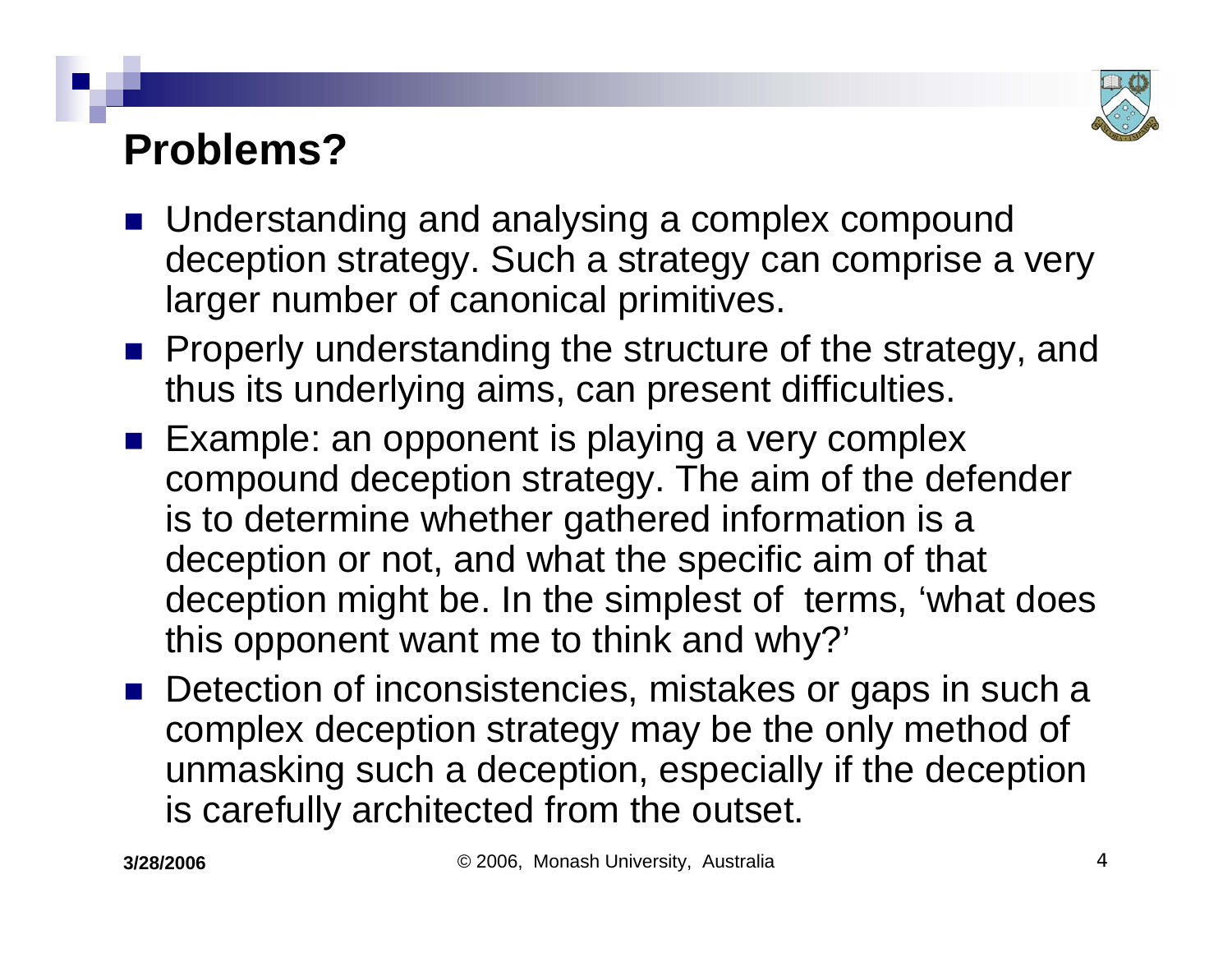

# **Problems? (Continued)**

- $\mathbb{R}^3$  Another problem which can frequently arise is that of countering an opponent's deceptive perception management strategy.
- Such deceptions can often be complex compound strategies in which multiple mutually reinforcing falsehoods are employed with a specific aim of shifting the perceptions of a victim audience.
- **Often the only technique for defeating such a strategy is** to unmask the deception before the audience.
- A well crafted compound strategy may present genuine difficulties in analysis and defeat.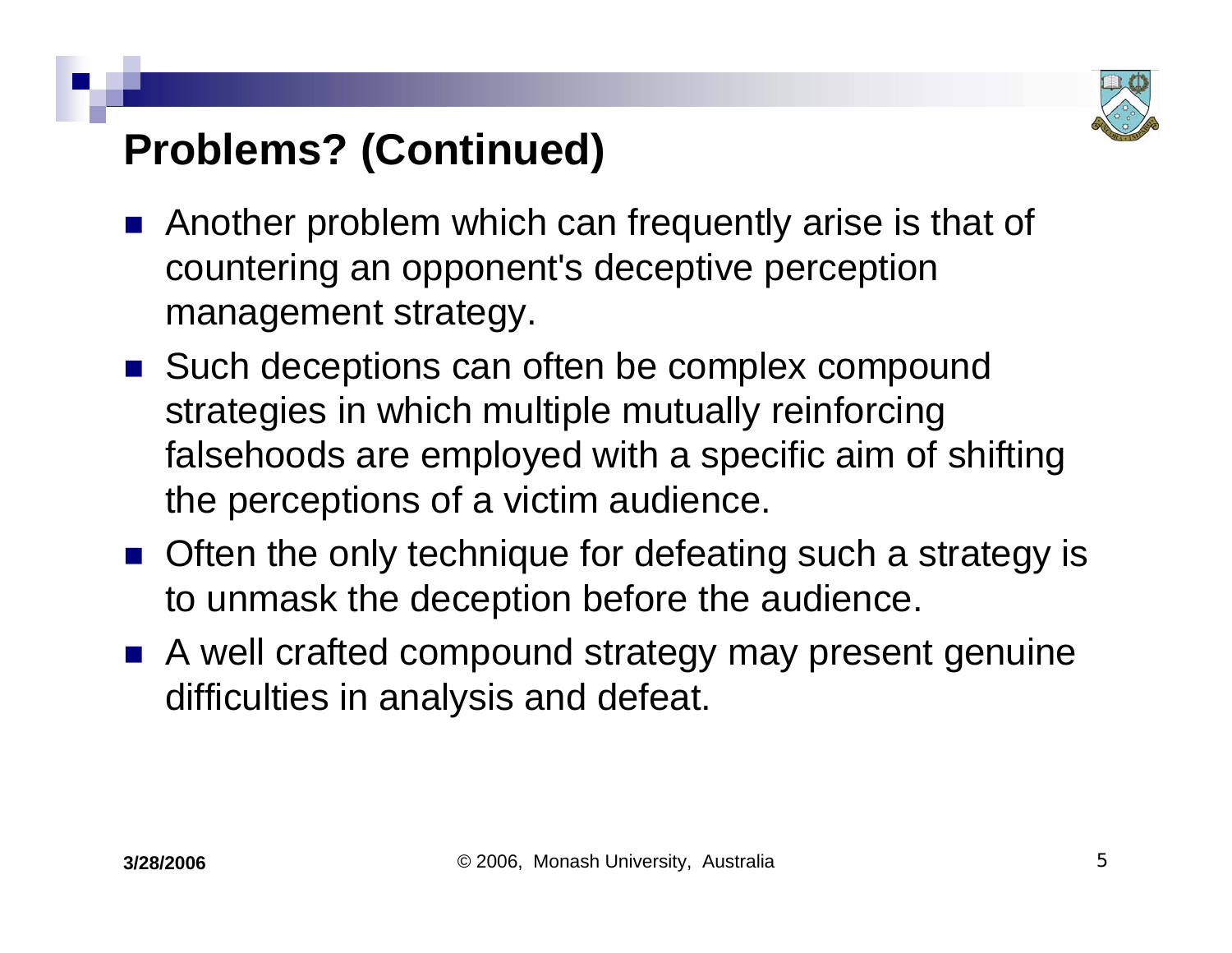

# **Primitives , Precedence, Compound Strategies**

- **The Attacker:** the player in an information warfare strategy who is executing the strategy against a victim player.
- **The Victim:** the player in an information conflict strategy who is being subjected to an attack by the attacking player.
- **Canonical Strategy:** defined as one of the four fundamental strategies. These strategies are atomic, in the sense that any compound strategy can be divided into a number of canonical strategies, but a canonical strategy cannot be further divided in any way.
- **E** Compound Strategy: any strategy which comprises more than one canonical information conflict strategy, and in which some defined precedence relationships exist between these strategies.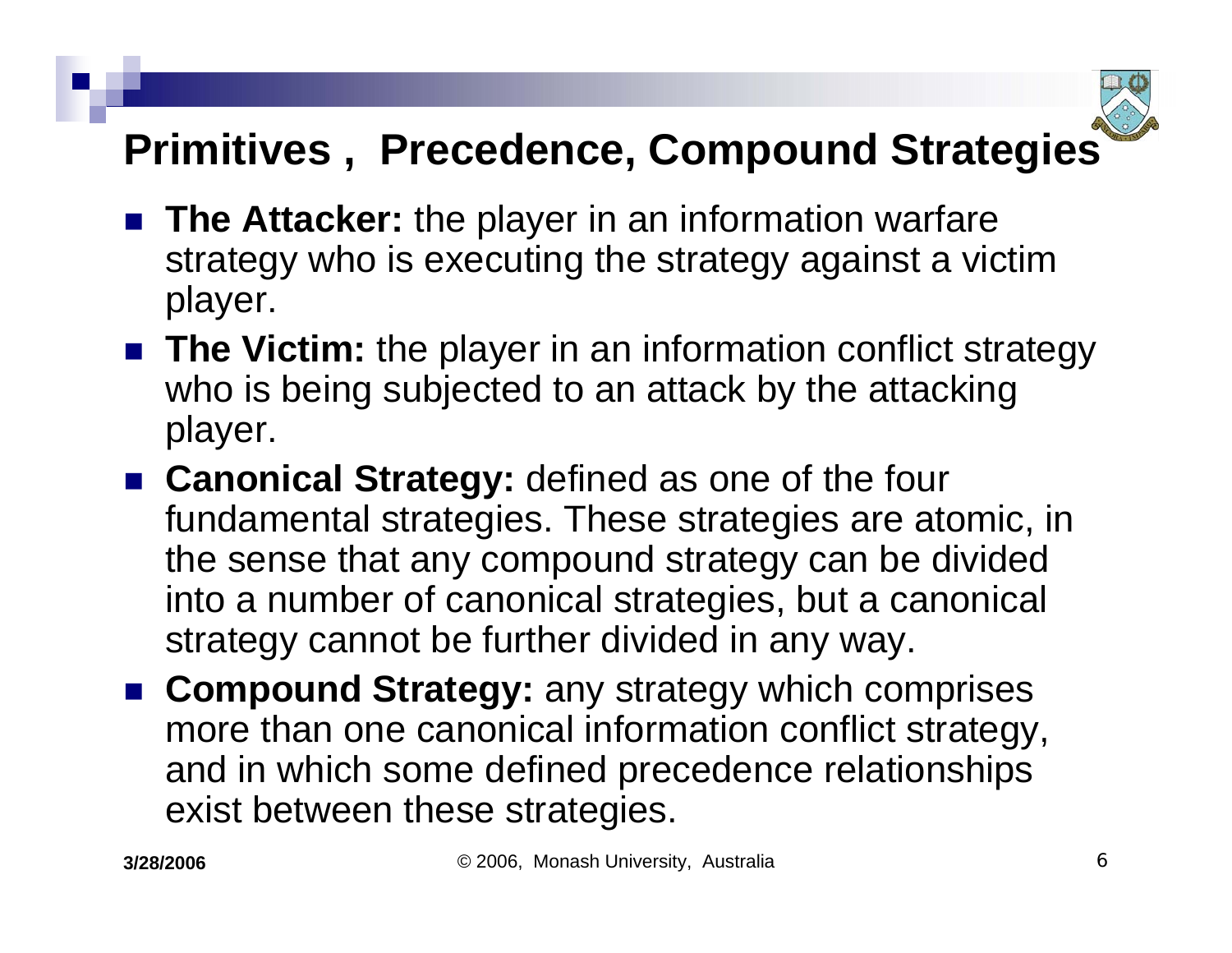

# **Precedence Relationships**

- $\mathbb{R}^3$  **Precedence Relationships:** define the order or precedence which exists between more than one canonical information conflict strategy comprising a compound strategy:
	- **1. In practical terms, one canonical strategy can be a precedent to one or more canonical strategies.**
	- **2. The precedence relationship cannot be bidirectional since the time domain is not bidirectional.**
	- **3. It is only once the precedent strategy has achieved some effect, that the antecedent strategy can produce its effect.**
	- **4. There is no bound on the number of precedent strategies to any antecedent strategy.**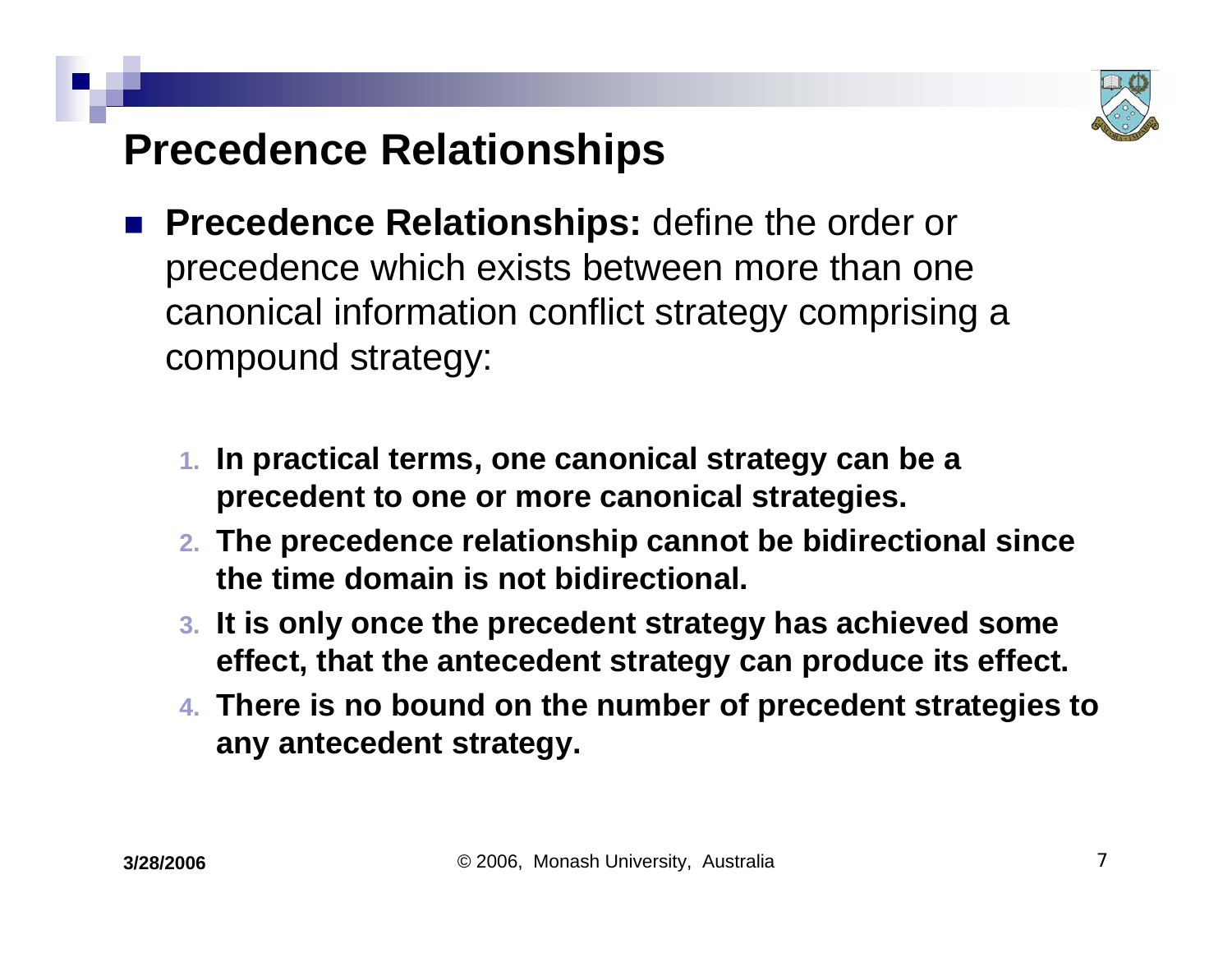

## **Precedence Relationships (Cont)**

- **5. Precedence is unidirectional in time, therefore any compound strategy forms a directed graph, which obeys the properties of directed graphs.**
- **6. Precedence relationships arise due to the state of the victim in the attack. In a compound strategy, antecedent strategies may not be feasible until a specific state of misperception or false belief has been established in the victim. A strategy may only be successful if this state change has taken place.**
- **7. An attacker may or may not perceive the state change in the victim's perception arising from an attack, compound or simple, and thus execute an antecedent strategy, compound or simple, after executing the precedent attack. This may or may not impair the success of the antecedent attack**.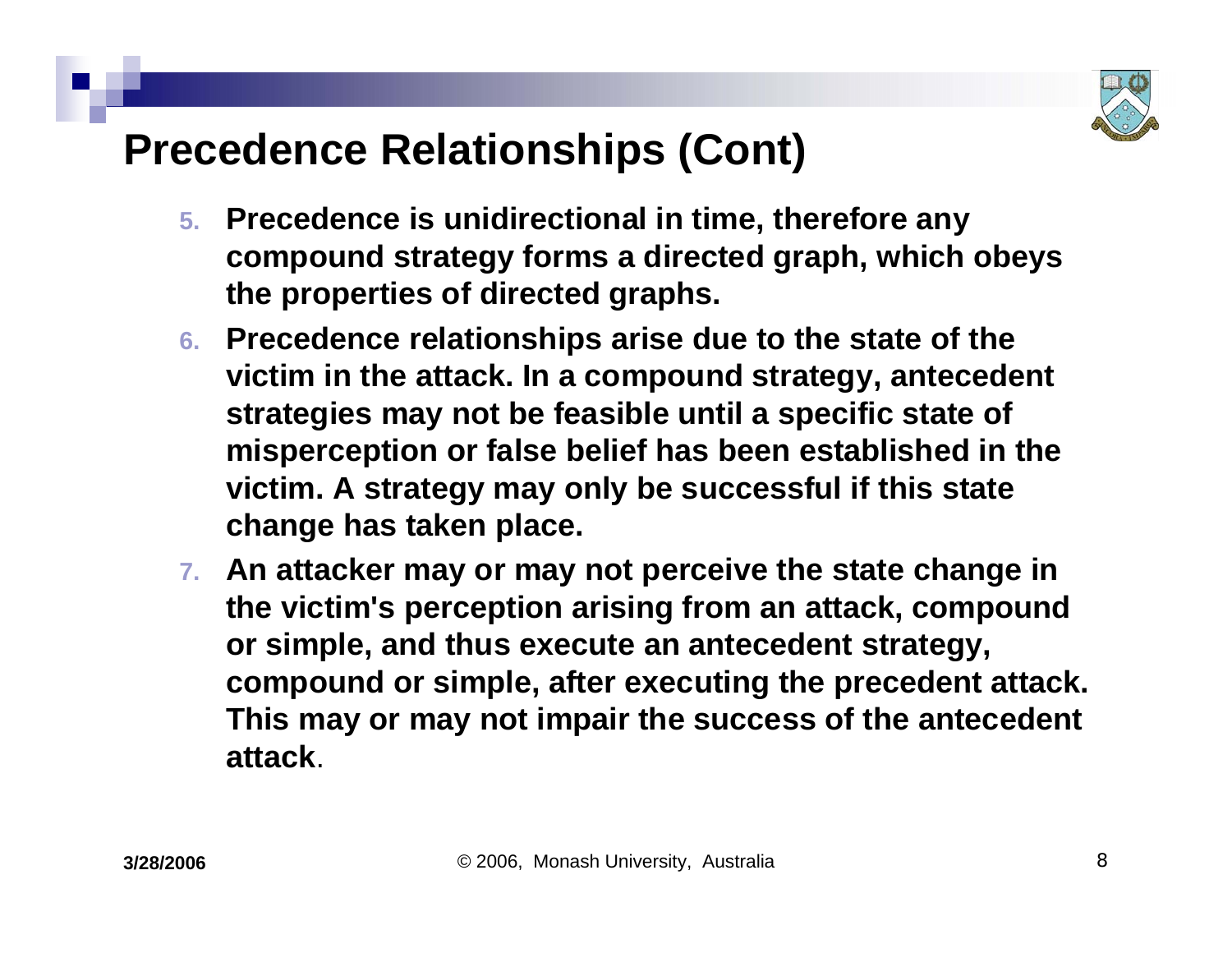

# **Simple vs Compound IW Strategies**

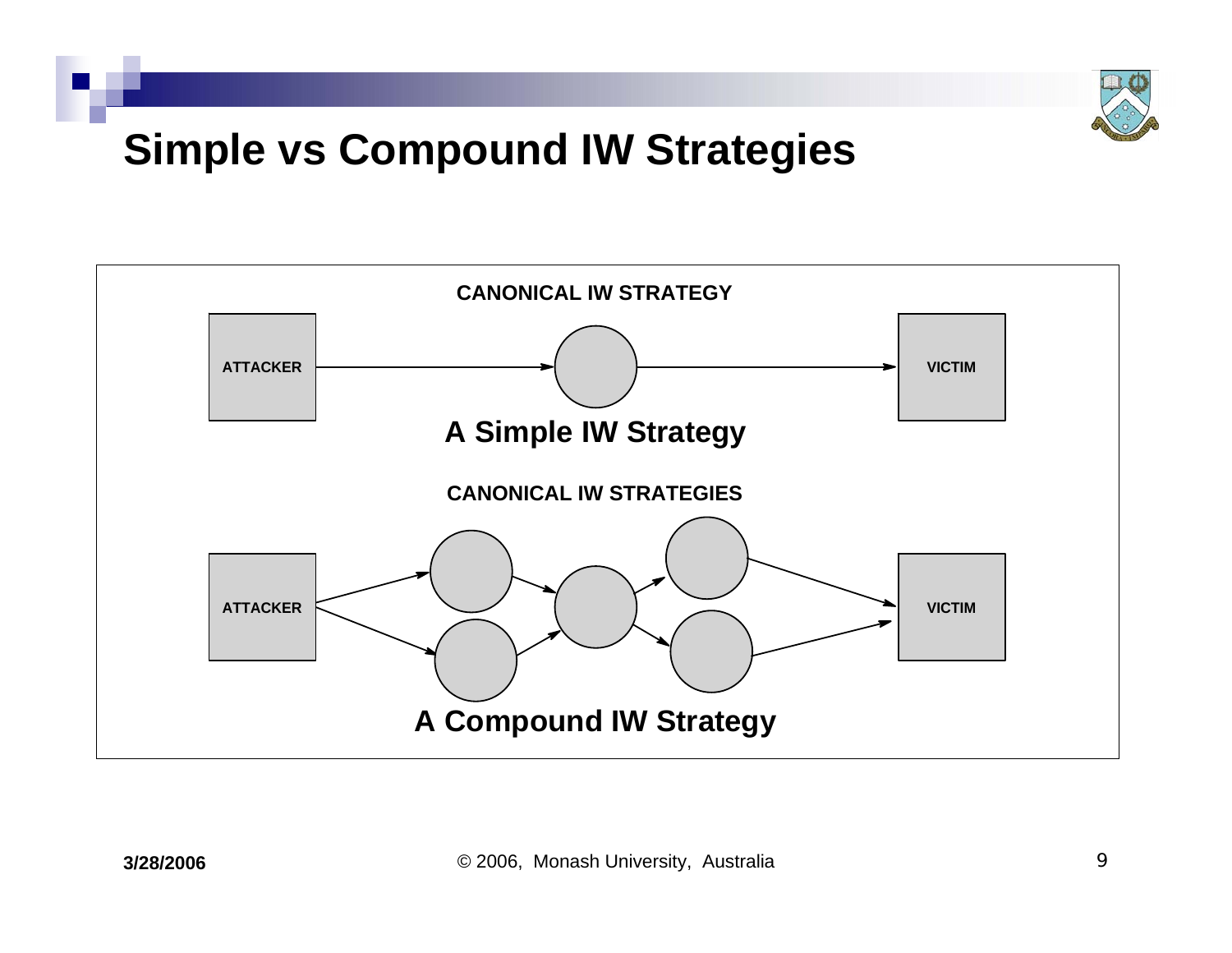

# **Primitives (Cont)**

- $\mathbb{R}^3$  **Concurrency:** Strategies between which no precedence relationship exists can be executed concurrently. There is no bound on the number of possible concurrent strategies.
- $\mathbb{R}^3$  **Primary vs Supporting Strategies:** A strategy is said to be a supporting strategy if it supports the aim of another strategy, termed the primary strategy.
	- **1. Supporting and primary strategies may or may not be concurrent.**
	- **2. A non-concurrent supporting strategy is a strategy which must produce its effect before the primary strategy can be executed successfully.**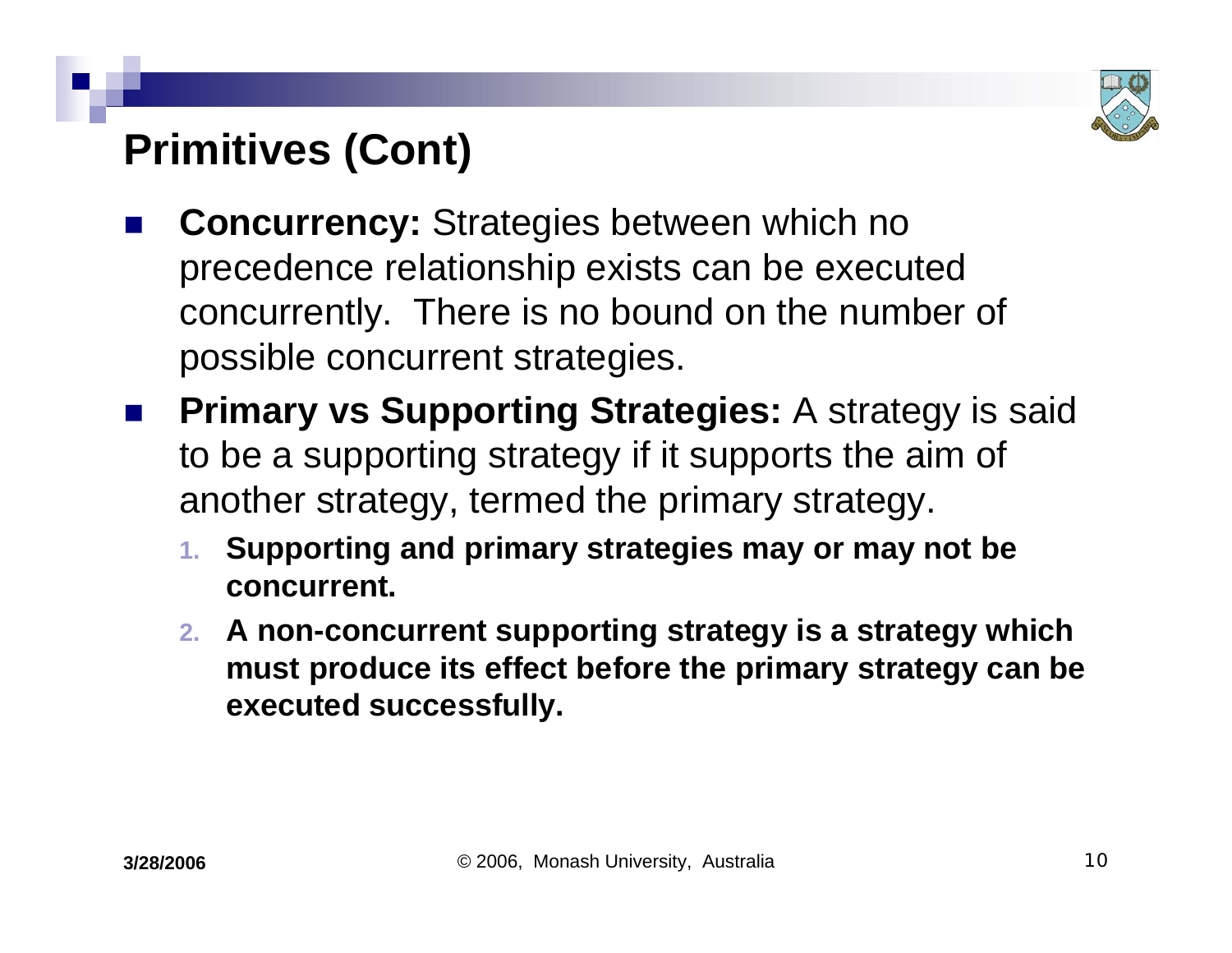

# **Primitives (Cont)**

- **Chained or Sequential Strategies:** a compound strategy in which one or more intermediate victims are exploited. In such a strategy the first victim is employed as a conduit or proxy to propagate an information conflict attack, or its effect.
	- **Example: exploitation of media organizations by terrorist movements. The media organization is deceived into propagating a message targeted at a victim population, believing the message constitutes legitimate news.**
- Victim State: defined as the victim's belief at that point in time.
	- **A successful application of information conflict will effect an intended state change.**
	- **An unsuccessful application may not produce a state change, or may by alerting the victim, produce a state change in whatever other game the victim may be playing**.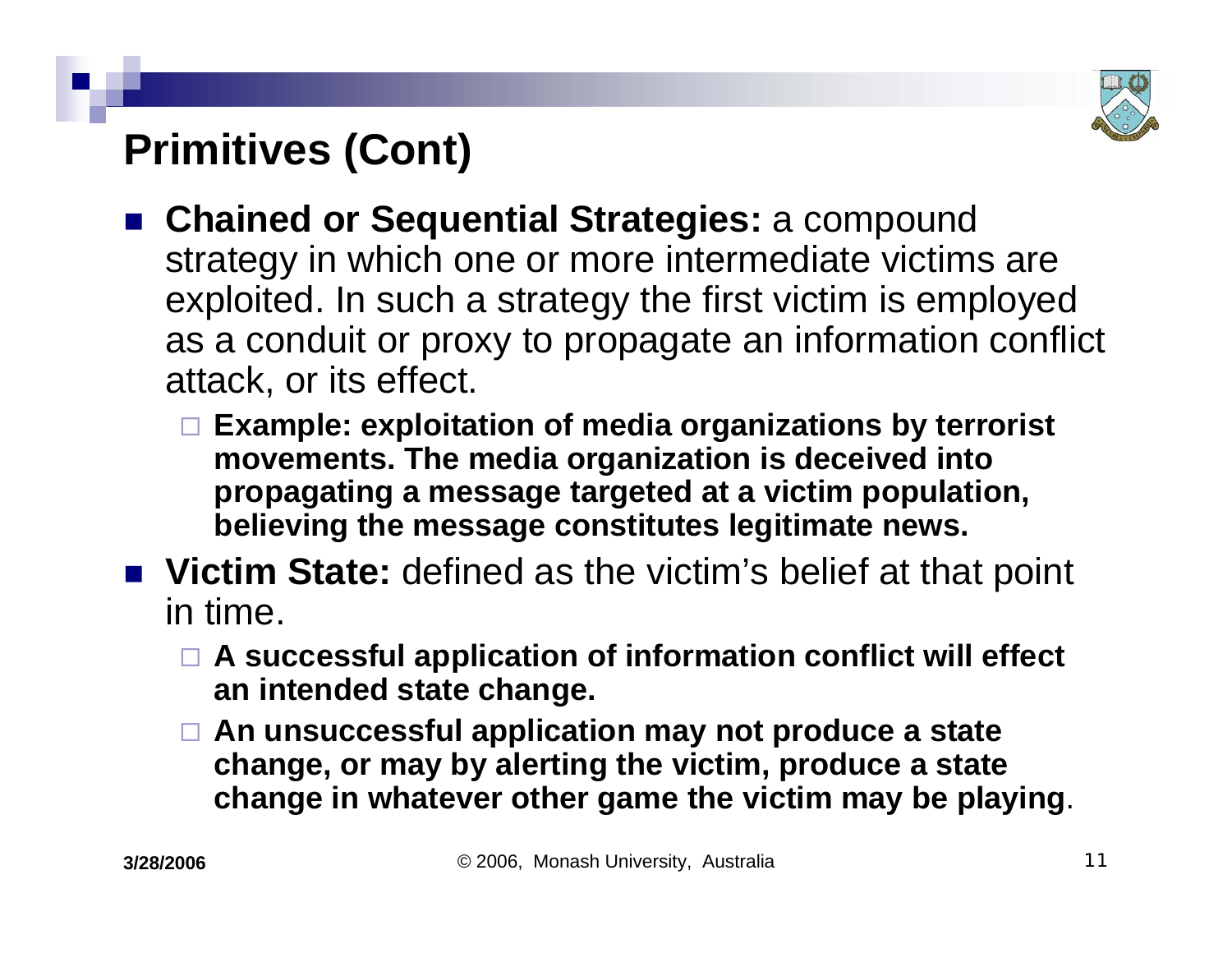

#### **Chained Compound vs Compound Strategies**

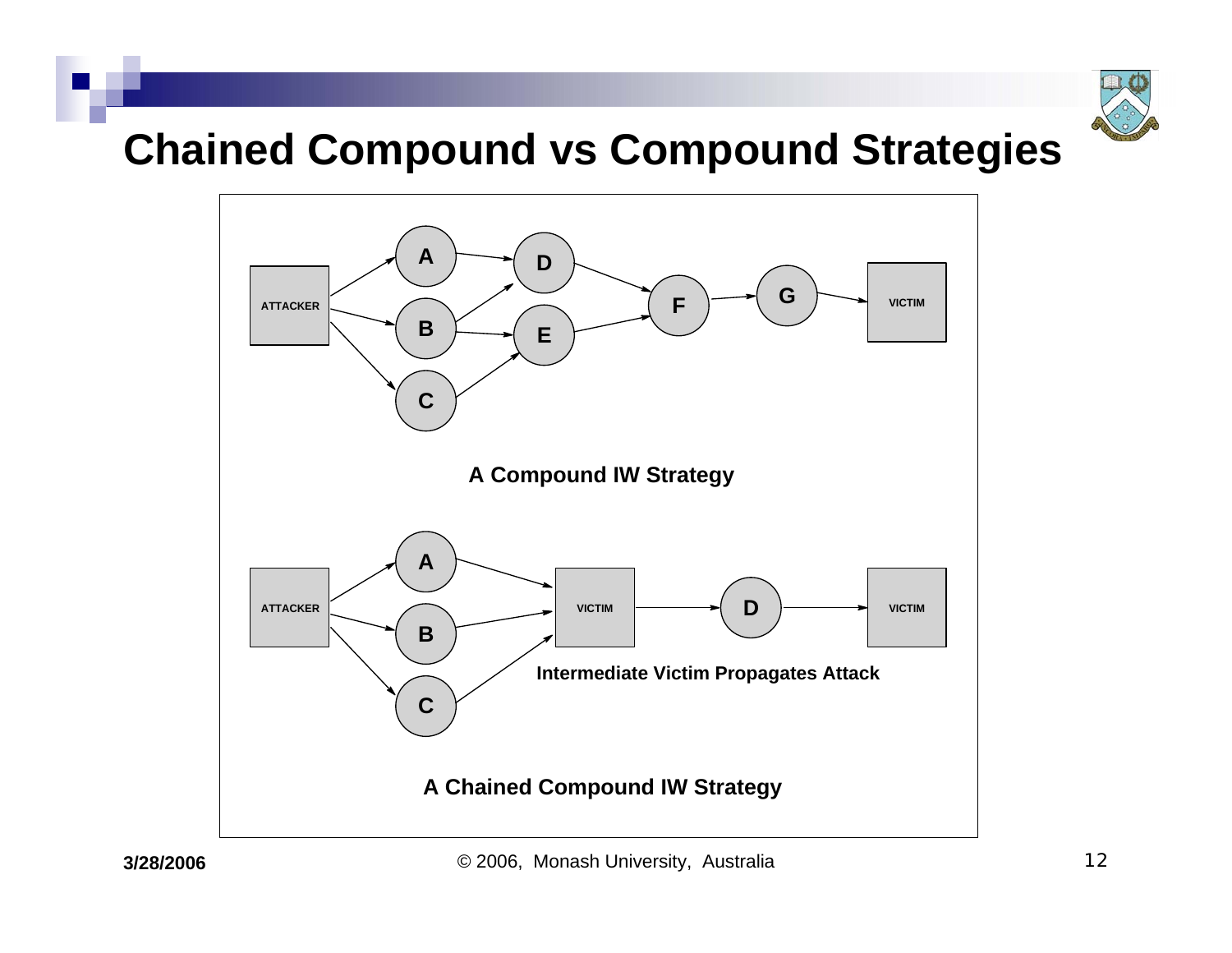

# **MODELLING COMPOUND STRATEGIES**

- A model for a complex compound strategy is a directed graph, in which precedence relationships exist between component canonical strategies.
- $\blacksquare$  The topology of this graph is dependent upon the structure of the compound strategy.
- The overall success of any complex compound strategy is measured by the end state of the victim. If the intended end state is not achieved, the strategy has failed.
- **n** In terms of systematically constructing a compound information conflict strategy, the starting point is the end state of the victim, and the intermediate states the victim must transition between from its initial state.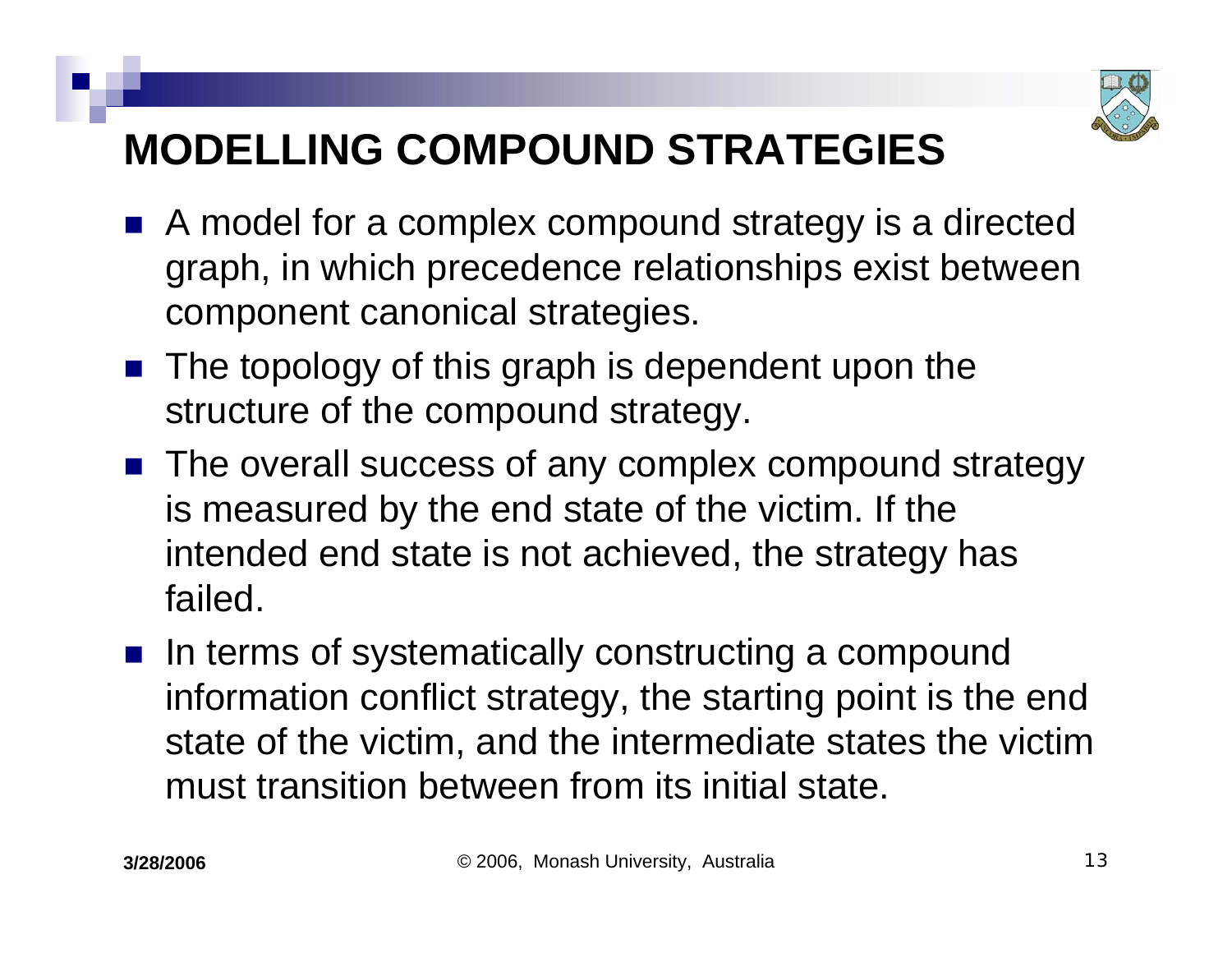

#### **State Transitions**

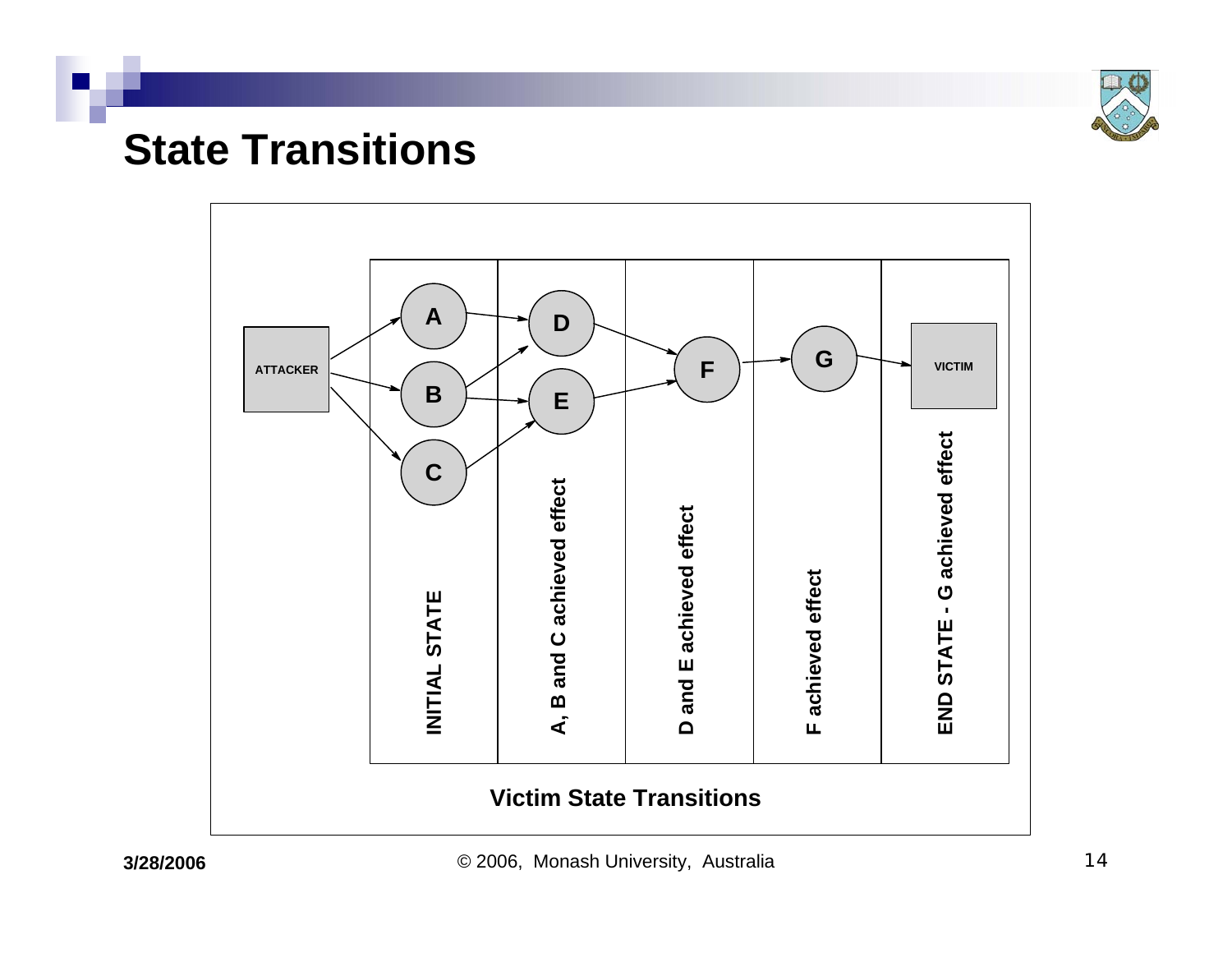

# **STATE BASED MODELLING**

- $\mathbb{R}^3$ Alternate mappings for this modeling technique exist.
- A state based mapping is an alternative attractive to users familiar with state transition diagrams, or project scheduling techniques such as PERT (Project Evaluation and Review Technique).
- $\blacksquare$  In a state based representation, the graph comprises nodes which represent initial, intermediate and end states for the victim, and directed edges which represent the strategies required to effect a transition from a preceding state.
- Rather than searching for cut vertices in the directed graph, analysis requires that *bridges* be identified (Chartrand, 1977; Wilson, 1985).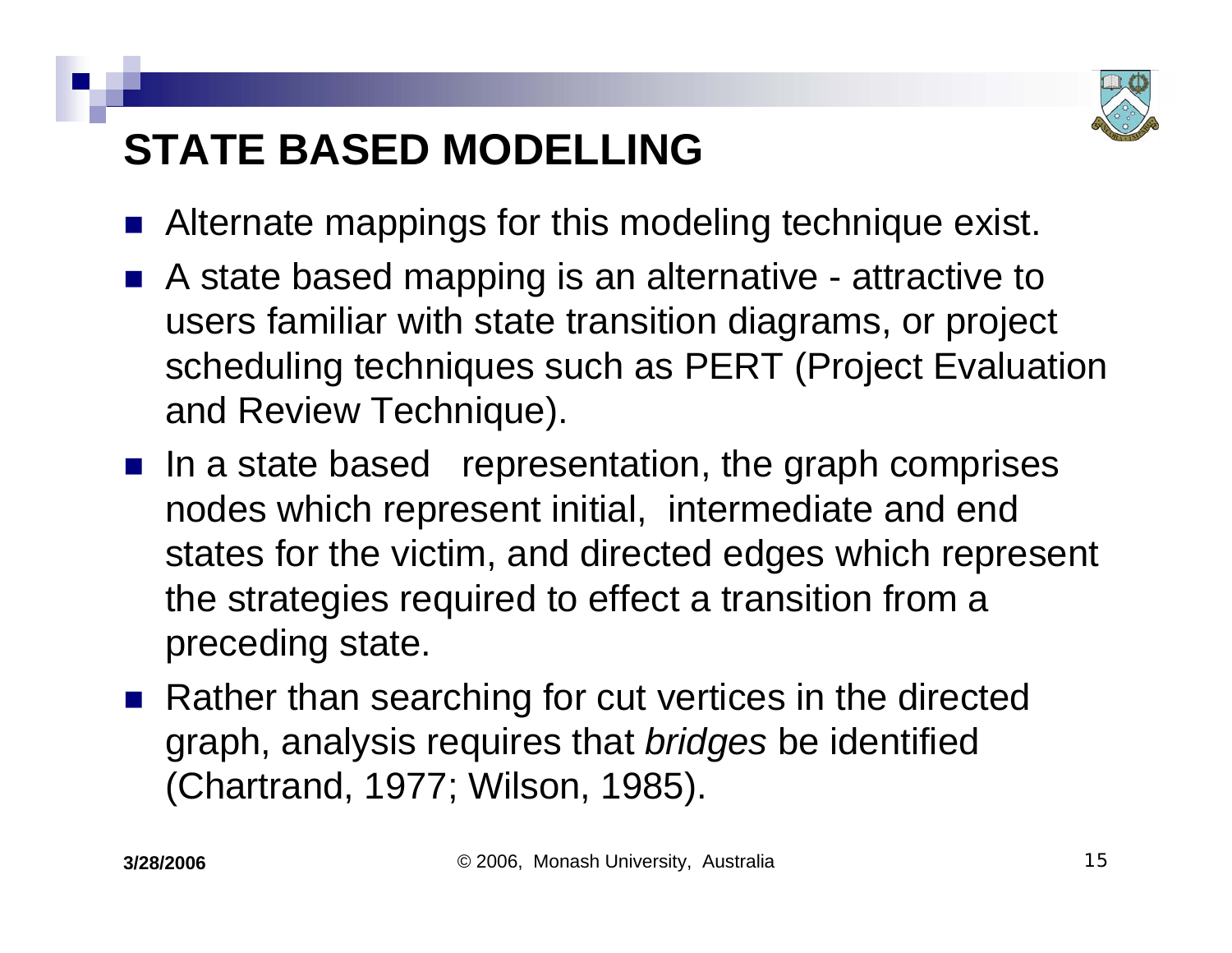

#### **State Based Representation**

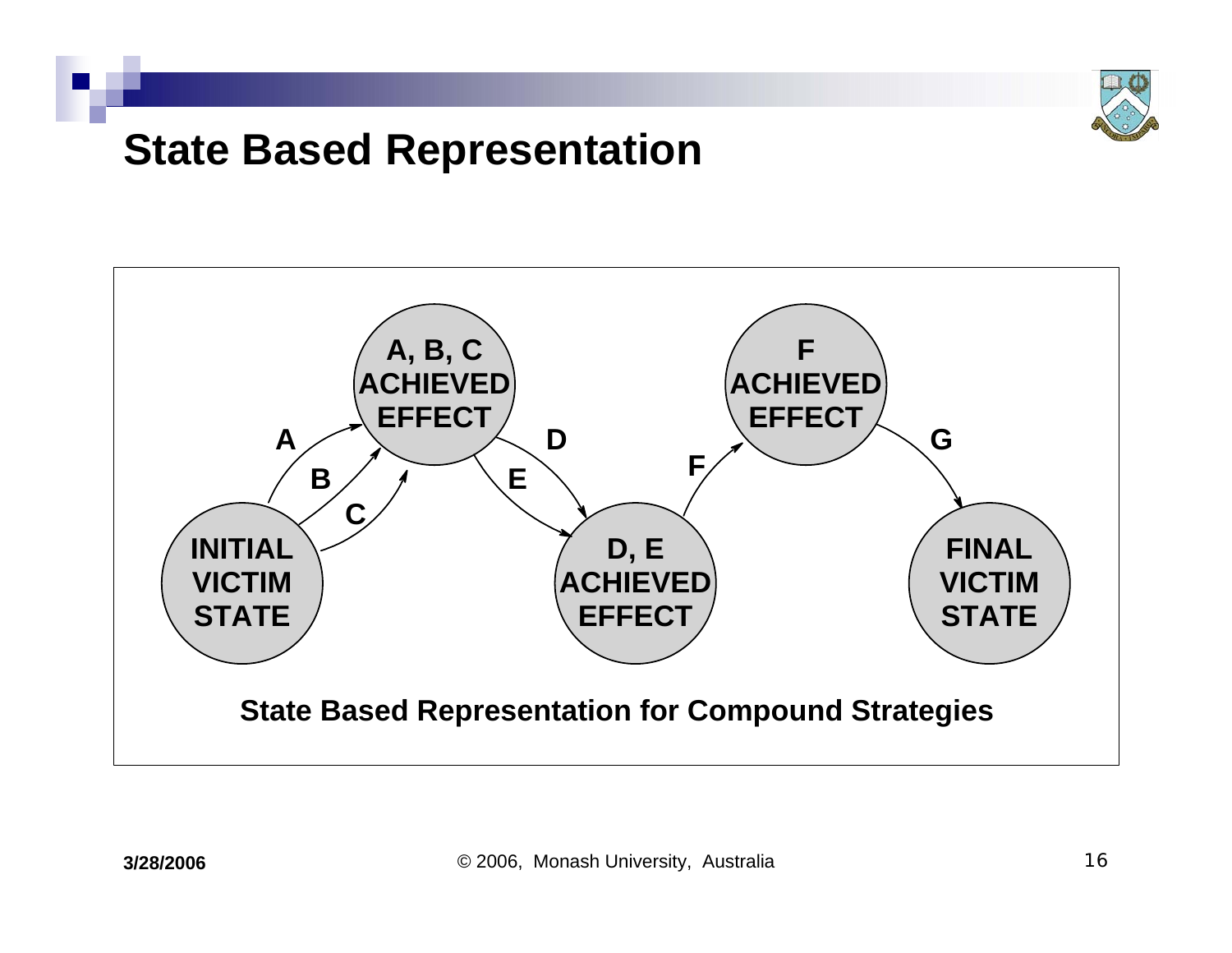

## **Cut Vertices**

- $\mathbb{R}^3$  As compound information conflict strategies have the properties of directed graphs, the behaviour of the cut vertex is of particular interest.
- $\blacksquare$  A cut vertex is such a vertex, the removal of which partitions the graph into two smaller graphs (Chartrand, 1977; Wilson, 1985).
- Any strategy, canonical or compound, which possesses the cut vertex property is a vulnerability within the overall compound information conflict strategy.
- The failure of this particular strategy, or its defeat by the victim, results in the total failure of the whole strategy.
- Cut vertices are thus a critical vulnerability in compound *Information Conflict strategies.*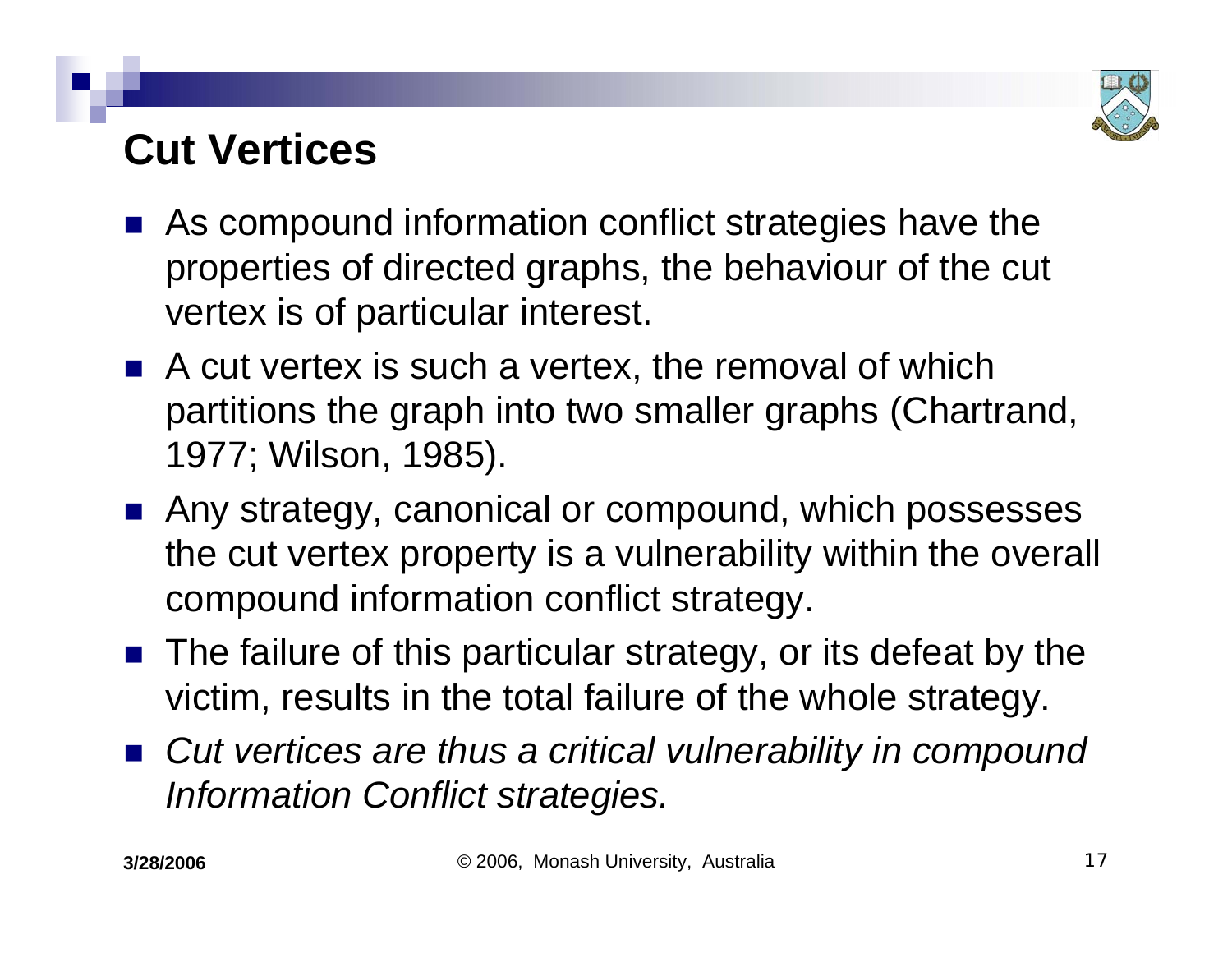

# **Robustness of Compound Strategies**

- $\mathbb{R}^3$  The attacker can assess the robustness of the strategy at each state transition, by identifying whether the required strategies to effect that state transition have the cut vertex property, and thus represent a single point of failure for the strategy.
- Robustness could be improved by executing two or more concurrent compound strategies, all of which effect the same end state in the victim.
- **This is an application of the established reliability** engineering technique of 'parallel redundancy' (Bazovsky, 1961).
- Example: 1944 Fortitude operation (Ministry of Defence, 2004; Ricklefs, 1996).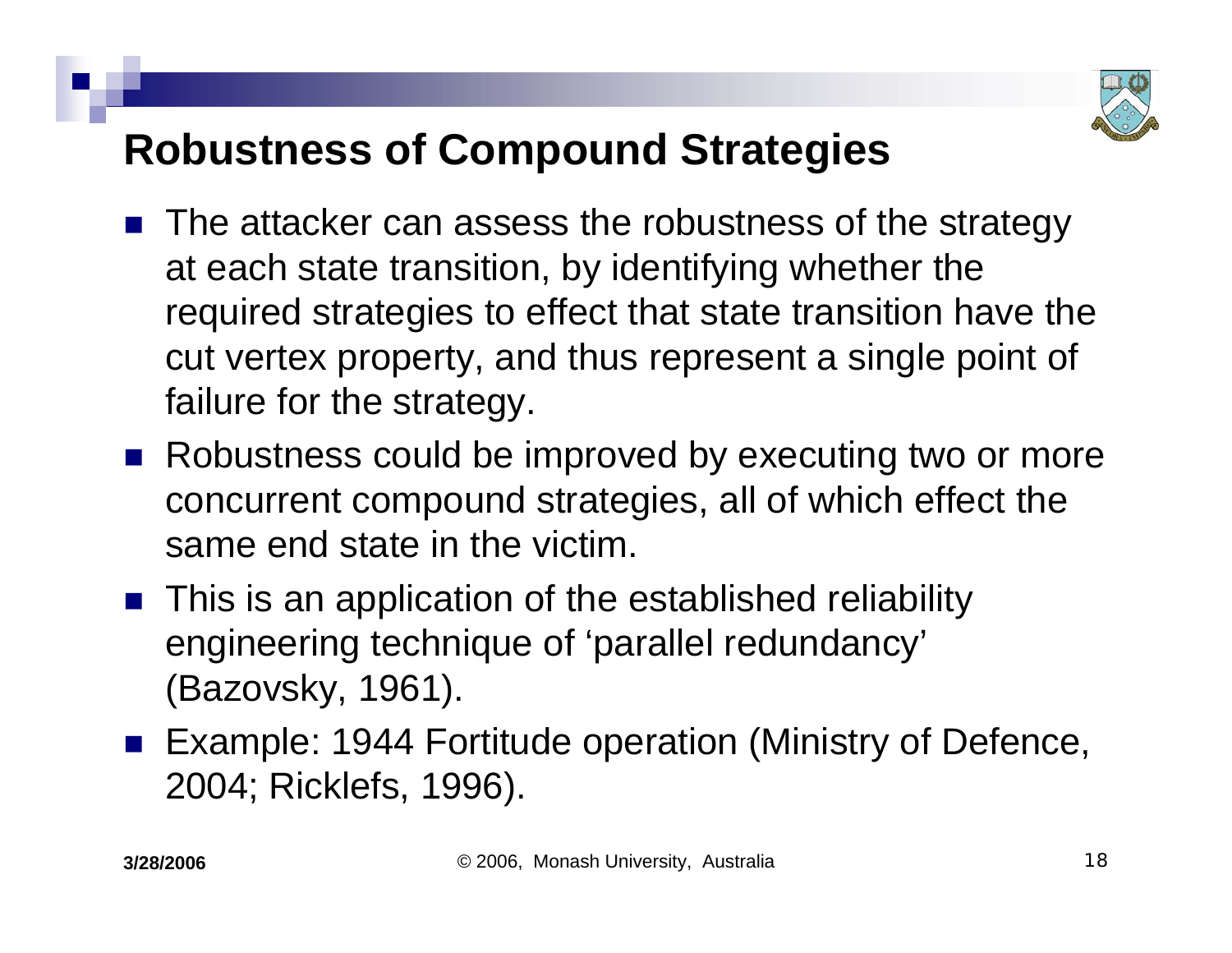

# **Defining a Metric for Robustness**

- $\mathbb{R}^3$  In defining a metric for calculating robustness we require a measure which can capture how robustness declines with the increasing number of cut vertices or bridges in a compound strategy.
- If we attribute some probability of failure to each of *N* cut vertices or bridges, then for equal probabilities, the probability of the compound strategy can be expressed as:

$$
P_c[success] = (1 - P_i[failure])^N
$$

 $\mathbb{R}^2$  Where N is the number of cut vertices (or bridges) in the compound strategy. This is Lusser's product law.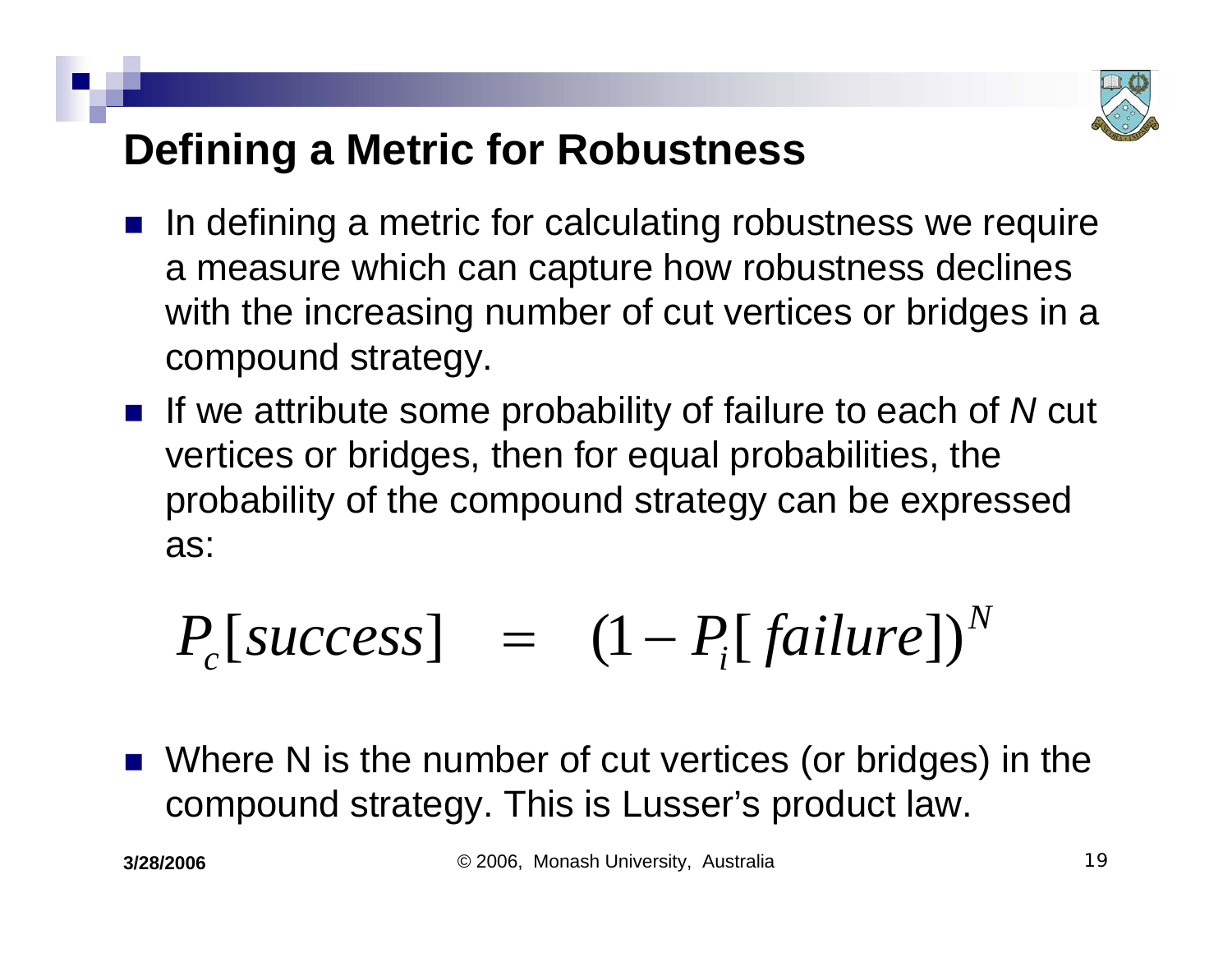

# **Generalising the Robustness Metric**

 $\blacksquare$  In a complex compound strategy, the probabilities of failure associated with specific cut vertices or bridges may differ. Therefore the more generalised form applies:

$$
P_c[success] = \prod_{i=1}^{N} (1 - P_i[failure])
$$

- This model assumes no parallel redundancy in the graph, ie the loss of any cut vertex or bridge causes the whole strategy to fail.
- Where the compound strategy contains redundant paths, or dependencies exist between paths, then more general modelling techniques used in reliability engineering would be required.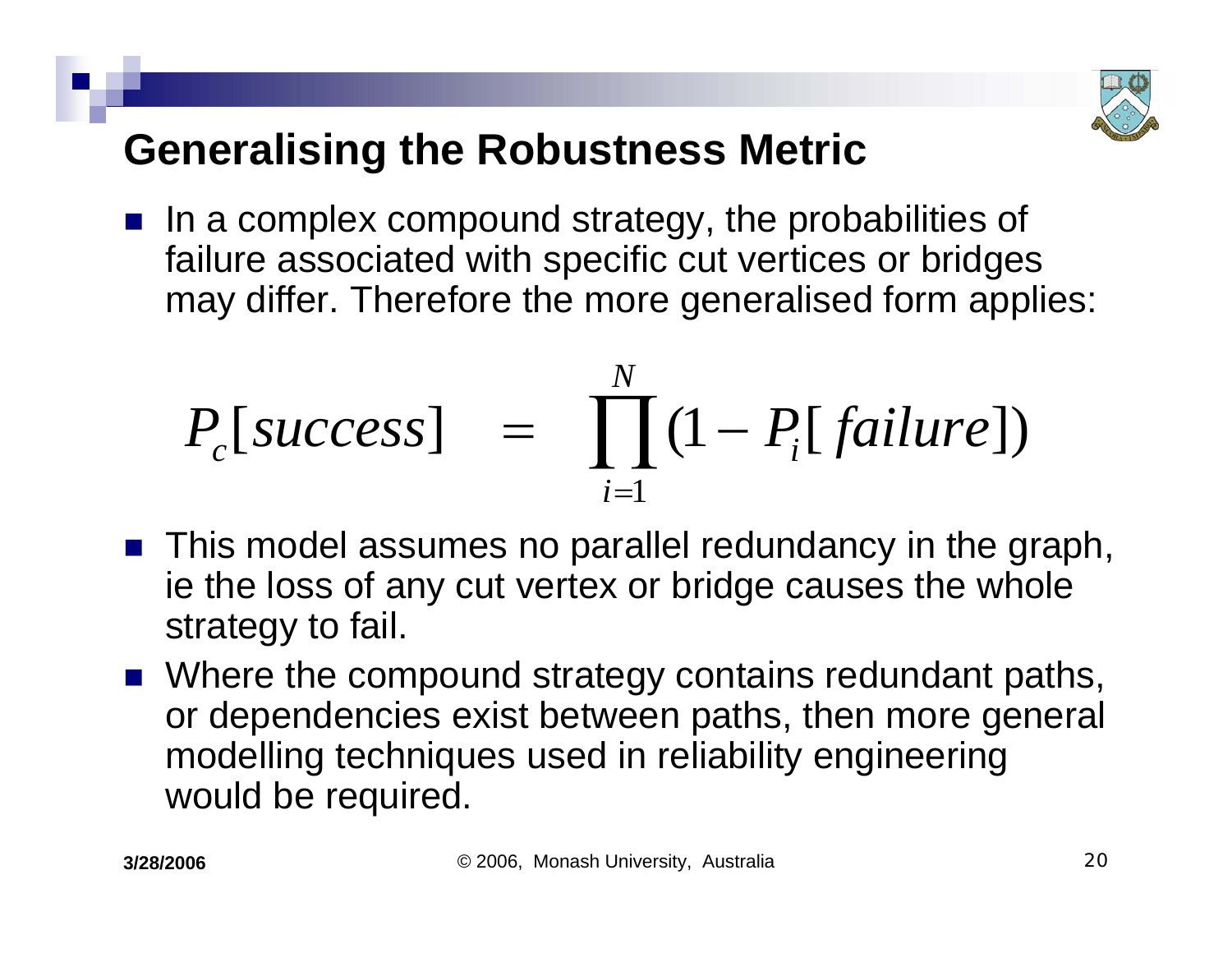

# **Key Points**

- Systematic analytical technique for modelling and analysing compound information conflict strategies exist.
- Compound strategies are modelled as directed graphs, with precedence relationships where applicable.
- **Discrete state transitions in the victim can be used as a** measure of success.
- The concept of robustness in a compound strategy is introduced, this being defined as a measure of how few component strategies in the compound strategy possess the cut vertex property.
- **Future research is required to further explore techniques** for the analysis of attacks *in progress*, techniques for modelling partial effects upon victims, and the effects of belief (false or true) in attackers and victims.